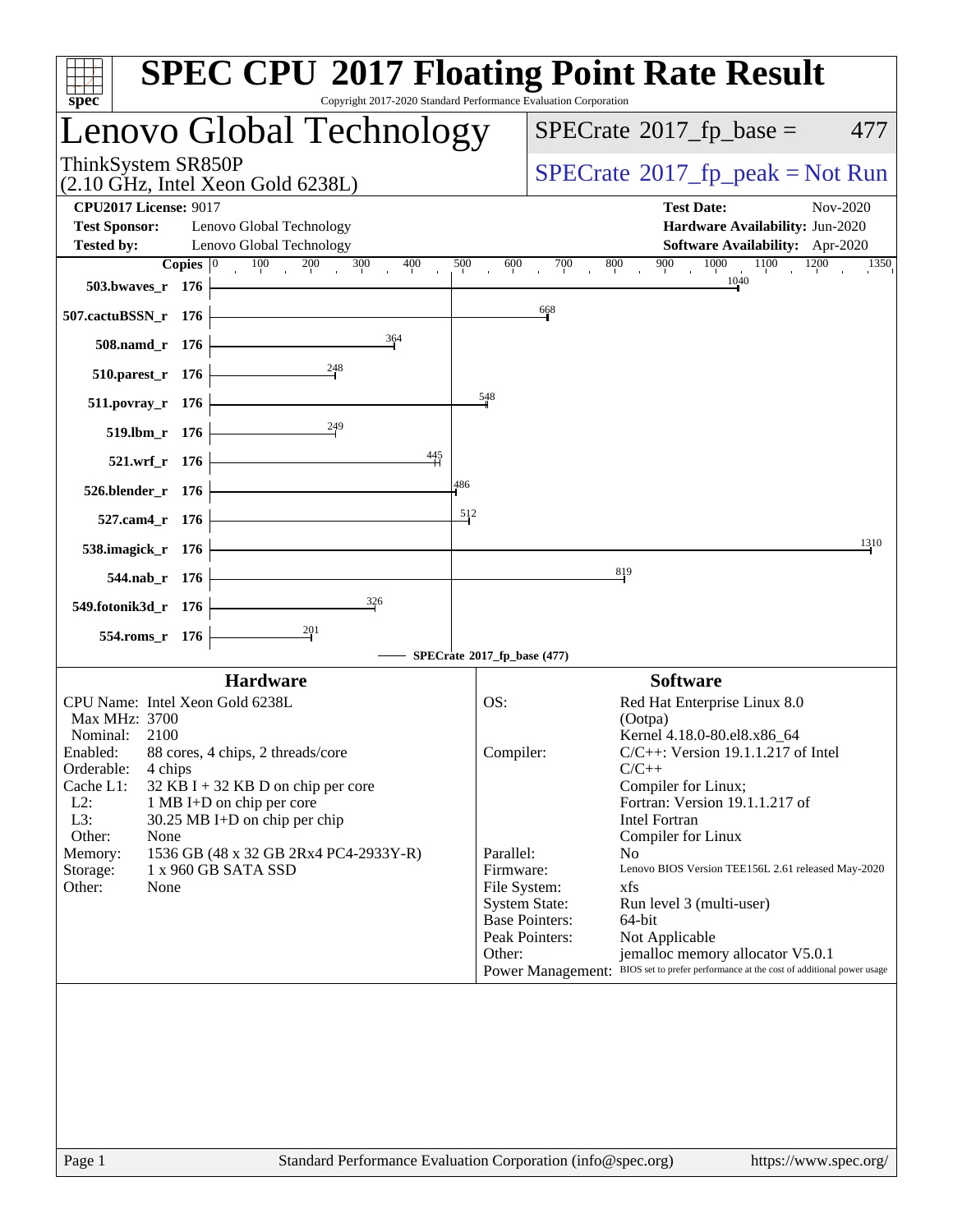

### **[SPEC CPU](http://www.spec.org/auto/cpu2017/Docs/result-fields.html#SPECCPU2017FloatingPointRateResult)[2017 Floating Point Rate Result](http://www.spec.org/auto/cpu2017/Docs/result-fields.html#SPECCPU2017FloatingPointRateResult)** Copyright 2017-2020 Standard Performance Evaluation Corporation

## Lenovo Global Technology

(2.10 GHz, Intel Xeon Gold 6238L)

 $SPECTate$ <sup>®</sup>[2017\\_fp\\_base =](http://www.spec.org/auto/cpu2017/Docs/result-fields.html#SPECrate2017fpbase) 477

ThinkSystem SR850P<br>  $(2.10 \text{ GHz, Intel Yoon Gold } 62381)$  [SPECrate](http://www.spec.org/auto/cpu2017/Docs/result-fields.html#SPECrate2017fppeak)®[2017\\_fp\\_peak = N](http://www.spec.org/auto/cpu2017/Docs/result-fields.html#SPECrate2017fppeak)ot Run

**[Test Sponsor:](http://www.spec.org/auto/cpu2017/Docs/result-fields.html#TestSponsor)** Lenovo Global Technology **[Hardware Availability:](http://www.spec.org/auto/cpu2017/Docs/result-fields.html#HardwareAvailability)** Jun-2020 **[Tested by:](http://www.spec.org/auto/cpu2017/Docs/result-fields.html#Testedby)** Lenovo Global Technology **[Software Availability:](http://www.spec.org/auto/cpu2017/Docs/result-fields.html#SoftwareAvailability)** Apr-2020

**[CPU2017 License:](http://www.spec.org/auto/cpu2017/Docs/result-fields.html#CPU2017License)** 9017 **[Test Date:](http://www.spec.org/auto/cpu2017/Docs/result-fields.html#TestDate)** Nov-2020

## **[Results Table](http://www.spec.org/auto/cpu2017/Docs/result-fields.html#ResultsTable)**

|                                                                                                                                                                                              | <b>Base</b>   |                |       |                |       |                | <b>Peak</b> |               |                |              |                |              |                |              |
|----------------------------------------------------------------------------------------------------------------------------------------------------------------------------------------------|---------------|----------------|-------|----------------|-------|----------------|-------------|---------------|----------------|--------------|----------------|--------------|----------------|--------------|
| <b>Benchmark</b>                                                                                                                                                                             | <b>Copies</b> | <b>Seconds</b> | Ratio | <b>Seconds</b> | Ratio | <b>Seconds</b> | Ratio       | <b>Copies</b> | <b>Seconds</b> | <b>Ratio</b> | <b>Seconds</b> | <b>Ratio</b> | <b>Seconds</b> | <b>Ratio</b> |
| 503.bwayes_r                                                                                                                                                                                 | 176           | 1692           | 1040  | 1689           | 1040  | 1690           | 1040        |               |                |              |                |              |                |              |
| 507.cactuBSSN r                                                                                                                                                                              | 176           | 333            | 670   | <b>334</b>     | 668   | 335            | 665         |               |                |              |                |              |                |              |
| $508$ .namd $r$                                                                                                                                                                              | 176           | 459            | 365   | 459            | 364   | 459            | 364         |               |                |              |                |              |                |              |
| 510.parest_r                                                                                                                                                                                 | 176           | 1856           | 248   | 1860           | 248   | 1857           | 248         |               |                |              |                |              |                |              |
| 511.povray_r                                                                                                                                                                                 | 176           | 749            | 548   | 752            | 546   | 748            | 550         |               |                |              |                |              |                |              |
| 519.1bm_r                                                                                                                                                                                    | 176           | 746            | 249   | 746            | 249   | 746            | 249         |               |                |              |                |              |                |              |
| $521$ .wrf r                                                                                                                                                                                 | 176           | 867            | 455   | 887            | 444   | 886            | 445         |               |                |              |                |              |                |              |
| 526.blender r                                                                                                                                                                                | 176           | 552            | 486   | 551            | 486   | 550            | 487         |               |                |              |                |              |                |              |
| 527.cam4 r                                                                                                                                                                                   | 176           | 602            | 511   | 601            | 512   | 602            | 512         |               |                |              |                |              |                |              |
| 538.imagick_r                                                                                                                                                                                | 176           | 335            | 1310  | 335            | 1310  | 335            | 1300        |               |                |              |                |              |                |              |
| $544$ .nab_r                                                                                                                                                                                 | 176           | 362            | 819   | 362            | 818   | 361            | 820         |               |                |              |                |              |                |              |
| 549.fotonik3d r                                                                                                                                                                              | 176           | 2102           | 326   | 2103           | 326   | 2104           | 326         |               |                |              |                |              |                |              |
| 554.roms r                                                                                                                                                                                   | 176           | 1394           | 201   | 1390           | 201   | 1399           | 200         |               |                |              |                |              |                |              |
| $SPECrate^{\circ}2017$ fp base =<br>477                                                                                                                                                      |               |                |       |                |       |                |             |               |                |              |                |              |                |              |
| $SPECrate^{\circ}2017_fp\_peak =$<br><b>Not Run</b>                                                                                                                                          |               |                |       |                |       |                |             |               |                |              |                |              |                |              |
| $-1$ , $-1$ , $-1$ , $-1$ , $-1$ , $-1$ , $-1$ , $-1$ , $-1$ , $-1$ , $-1$ , $-1$ , $-1$<br>$\mathbf{H}$<br>.<br>$\mathbf{r}$ $\mathbf{r}$<br>$\mathbf{m}$ and $\mathbf{m}$<br>$\sim$ $\sim$ |               |                |       |                |       |                |             |               |                |              |                |              |                |              |

Results appear in the [order in which they were run](http://www.spec.org/auto/cpu2017/Docs/result-fields.html#RunOrder). Bold underlined text [indicates a median measurement.](http://www.spec.org/auto/cpu2017/Docs/result-fields.html#Median)

## **[Compiler Notes](http://www.spec.org/auto/cpu2017/Docs/result-fields.html#CompilerNotes)**

The inconsistent Compiler version information under Compiler Version section is due to a discrepancy in Intel Compiler. The correct version of C/C++ compiler is: Version 19.1.1.217 Build 20200306 Compiler for Linux The correct version of Fortran compiler is: Version 19.1.1.217 Build 20200306 Compiler for Linux

## **[Submit Notes](http://www.spec.org/auto/cpu2017/Docs/result-fields.html#SubmitNotes)**

 The numactl mechanism was used to bind copies to processors. The config file option 'submit' was used to generate numactl commands to bind each copy to a specific processor. For details, please see the config file.

## **[Operating System Notes](http://www.spec.org/auto/cpu2017/Docs/result-fields.html#OperatingSystemNotes)**

Stack size set to unlimited using "ulimit -s unlimited"

## **[Environment Variables Notes](http://www.spec.org/auto/cpu2017/Docs/result-fields.html#EnvironmentVariablesNotes)**

Environment variables set by runcpu before the start of the run: LD\_LIBRARY\_PATH = "/home/cpu2017-1.1.0-ic19.1.1/lib/intel64:/home/cpu2017-1.1.0-ic19.1.1/j e5.0.1-64" MALLOC\_CONF = "retain:true"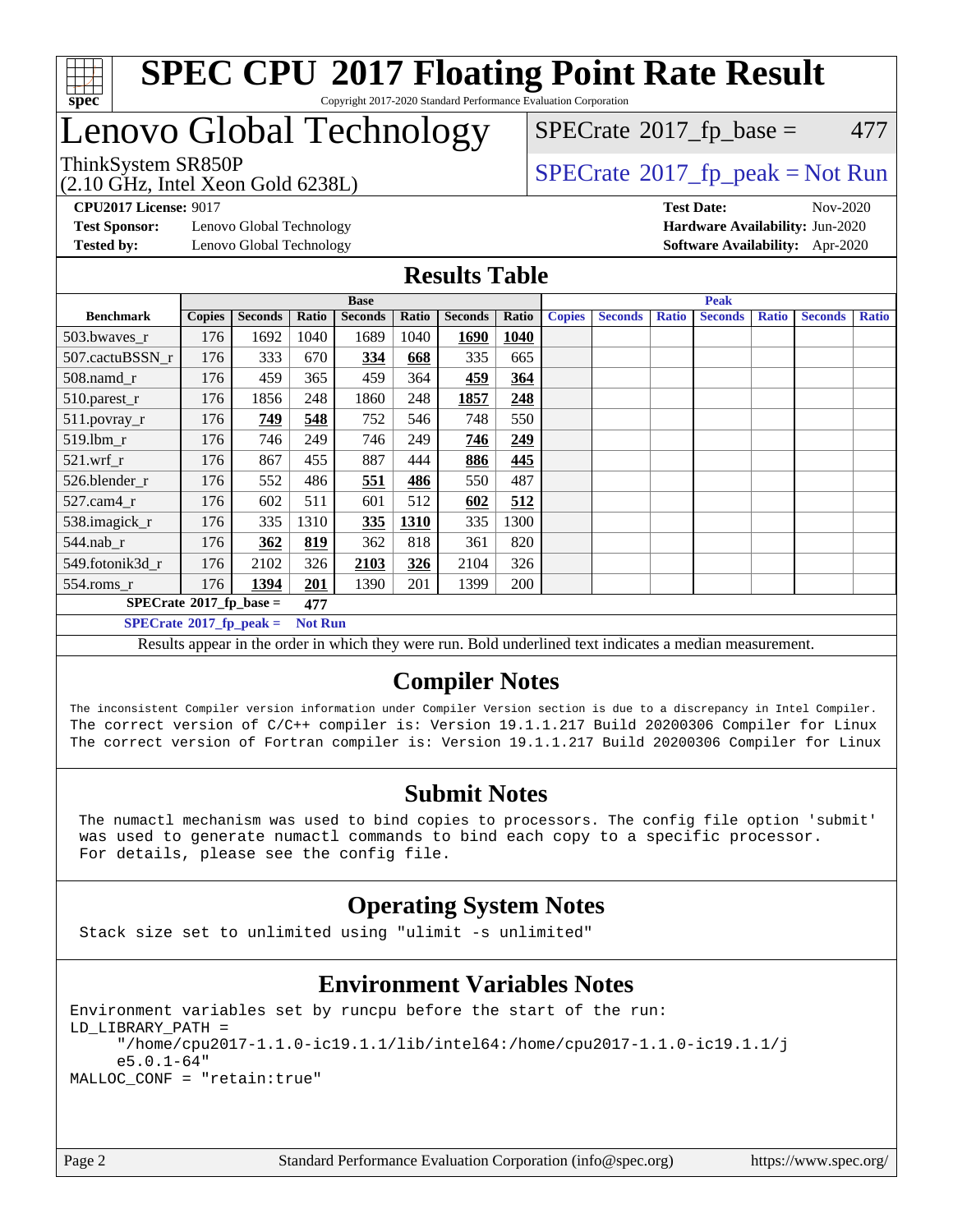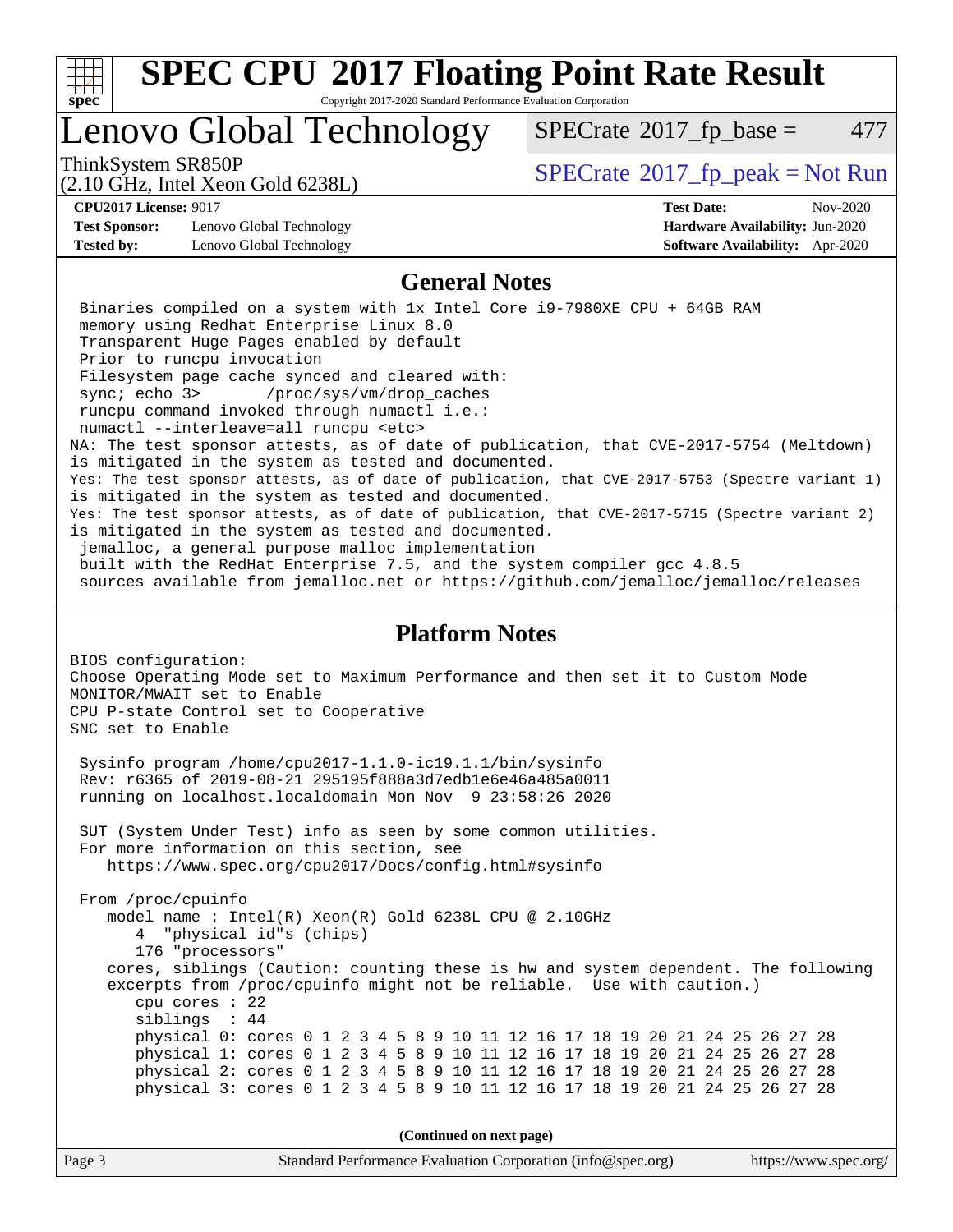

Copyright 2017-2020 Standard Performance Evaluation Corporation

Lenovo Global Technology

 $SPECTate@2017_fp\_base = 477$ 

(2.10 GHz, Intel Xeon Gold 6238L)

ThinkSystem SR850P<br>  $(2.10 \text{ GHz})$  Intel Xeon Gold 6238I)

**[CPU2017 License:](http://www.spec.org/auto/cpu2017/Docs/result-fields.html#CPU2017License)** 9017 **[Test Date:](http://www.spec.org/auto/cpu2017/Docs/result-fields.html#TestDate)** Nov-2020

**[Test Sponsor:](http://www.spec.org/auto/cpu2017/Docs/result-fields.html#TestSponsor)** Lenovo Global Technology **[Hardware Availability:](http://www.spec.org/auto/cpu2017/Docs/result-fields.html#HardwareAvailability)** Jun-2020 **[Tested by:](http://www.spec.org/auto/cpu2017/Docs/result-fields.html#Testedby)** Lenovo Global Technology **[Software Availability:](http://www.spec.org/auto/cpu2017/Docs/result-fields.html#SoftwareAvailability)** Apr-2020

### **[Platform Notes \(Continued\)](http://www.spec.org/auto/cpu2017/Docs/result-fields.html#PlatformNotes)**

|  | From 1scpu:                                                                                                                                                                                                                                                |                                                                                      |  |  |  |  |
|--|------------------------------------------------------------------------------------------------------------------------------------------------------------------------------------------------------------------------------------------------------------|--------------------------------------------------------------------------------------|--|--|--|--|
|  | Architecture:                                                                                                                                                                                                                                              | x86 64                                                                               |  |  |  |  |
|  | $CPU$ op-mode( $s$ ):                                                                                                                                                                                                                                      | $32$ -bit, $64$ -bit                                                                 |  |  |  |  |
|  | Byte Order:                                                                                                                                                                                                                                                | Little Endian                                                                        |  |  |  |  |
|  | CPU(s):                                                                                                                                                                                                                                                    | 176                                                                                  |  |  |  |  |
|  | On-line CPU(s) list: $0-175$                                                                                                                                                                                                                               |                                                                                      |  |  |  |  |
|  | Thread(s) per core:                                                                                                                                                                                                                                        | $\overline{2}$                                                                       |  |  |  |  |
|  | $Core(s)$ per socket:                                                                                                                                                                                                                                      | 22                                                                                   |  |  |  |  |
|  |                                                                                                                                                                                                                                                            | 4                                                                                    |  |  |  |  |
|  | Socket(s):<br>NUMA $node(s)$ :                                                                                                                                                                                                                             | 8                                                                                    |  |  |  |  |
|  |                                                                                                                                                                                                                                                            |                                                                                      |  |  |  |  |
|  | Vendor ID:                                                                                                                                                                                                                                                 | GenuineIntel                                                                         |  |  |  |  |
|  | CPU family:                                                                                                                                                                                                                                                | 6                                                                                    |  |  |  |  |
|  | Model:                                                                                                                                                                                                                                                     | 85                                                                                   |  |  |  |  |
|  | Model name:                                                                                                                                                                                                                                                | $Intel(R)$ Xeon $(R)$ Gold 6238L CPU @ 2.10GHz                                       |  |  |  |  |
|  | Stepping:                                                                                                                                                                                                                                                  | 7                                                                                    |  |  |  |  |
|  | CPU MHz:                                                                                                                                                                                                                                                   | 1159.213                                                                             |  |  |  |  |
|  | $CPU$ max $MHz$ :                                                                                                                                                                                                                                          | 3700.0000                                                                            |  |  |  |  |
|  | CPU min MHz:                                                                                                                                                                                                                                               | 1000.0000                                                                            |  |  |  |  |
|  | BogoMIPS:                                                                                                                                                                                                                                                  | 4200.00                                                                              |  |  |  |  |
|  | Virtualization:                                                                                                                                                                                                                                            | $VT - x$                                                                             |  |  |  |  |
|  | Lld cache:                                                                                                                                                                                                                                                 | 32K                                                                                  |  |  |  |  |
|  | Lli cache:                                                                                                                                                                                                                                                 | 32K                                                                                  |  |  |  |  |
|  | L2 cache:                                                                                                                                                                                                                                                  | 1024K                                                                                |  |  |  |  |
|  | L3 cache:                                                                                                                                                                                                                                                  | 30976K                                                                               |  |  |  |  |
|  | NUMA node0 CPU(s):                                                                                                                                                                                                                                         | $0-2, 6-8, 11-13, 17, 18, 88-90, 94-96, 99-101, 105, 106$                            |  |  |  |  |
|  | NUMA $node1$ $CPU(s)$ :                                                                                                                                                                                                                                    | 3-5, 9, 10, 14-16, 19-21, 91-93, 97, 98, 102-104, 107-109                            |  |  |  |  |
|  | NUMA $node2$ $CPU(s)$ :                                                                                                                                                                                                                                    | 22-24, 28-30, 33-35, 39, 40, 110-112, 116-118, 121-123, 127, 128                     |  |  |  |  |
|  | NUMA $node3$ CPU $(s)$ :                                                                                                                                                                                                                                   | 25-27, 31, 32, 36-38, 41-43, 113-115, 119, 120, 124-126, 129-131                     |  |  |  |  |
|  | NUMA $node4$ $CPU(s):$                                                                                                                                                                                                                                     | 44-46, 50-52, 55-57, 61, 62, 132-134, 138-140, 143-145, 149, 150                     |  |  |  |  |
|  | NUMA $node5$ $CPU(s):$                                                                                                                                                                                                                                     | 47-49, 53, 54, 58-60, 63-65, 135-137, 141, 142, 146-148, 151-153                     |  |  |  |  |
|  | NUMA node6 CPU(s):                                                                                                                                                                                                                                         | 66-68, 72-74, 77-79, 83, 84, 154-156, 160-162, 165-167, 171, 172                     |  |  |  |  |
|  | NUMA $node7$ CPU $(s)$ :                                                                                                                                                                                                                                   | 69-71, 75, 76, 80-82, 85-87, 157-159, 163, 164, 168-170, 173-175                     |  |  |  |  |
|  | Flaqs:                                                                                                                                                                                                                                                     | fpu vme de pse tsc msr pae mce cx8 apic sep mtrr pge mca cmov                        |  |  |  |  |
|  |                                                                                                                                                                                                                                                            | pat pse36 clflush dts acpi mmx fxsr sse sse2 ss ht tm pbe syscall nx pdpe1qb rdtscp  |  |  |  |  |
|  |                                                                                                                                                                                                                                                            | lm constant_tsc art arch_perfmon pebs bts rep_good nopl xtopology nonstop_tsc cpuid  |  |  |  |  |
|  |                                                                                                                                                                                                                                                            | aperfmperf pni pclmulqdq dtes64 monitor ds_cpl vmx smx est tm2 ssse3 sdbg fma cx16   |  |  |  |  |
|  |                                                                                                                                                                                                                                                            | xtpr pdcm pcid dca sse4 1 sse4 2 x2apic movbe popcnt tsc deadline timer aes xsave    |  |  |  |  |
|  |                                                                                                                                                                                                                                                            | avx f16c rdrand lahf_lm abm 3dnowprefetch cpuid_fault epb cat_13 cdp_13              |  |  |  |  |
|  | invpcid_single intel_ppin ssbd mba ibrs ibpb stibp ibrs_enhanced tpr_shadow vnmi<br>flexpriority ept vpid fsgsbase tsc_adjust bmil hle avx2 smep bmi2 erms invpcid rtm<br>cqm mpx rdt_a avx512f avx512dq rdseed adx smap clflushopt clwb intel_pt avx512cd |                                                                                      |  |  |  |  |
|  |                                                                                                                                                                                                                                                            |                                                                                      |  |  |  |  |
|  |                                                                                                                                                                                                                                                            |                                                                                      |  |  |  |  |
|  |                                                                                                                                                                                                                                                            | avx512bw avx512vl xsaveopt xsavec xgetbvl xsaves cqm_llc cqm_occup_llc cqm_mbm_total |  |  |  |  |
|  | cqm_mbm_local dtherm ida arat pln pts hwp hwp_act_window hwp_epp hwp_pkg_req pku                                                                                                                                                                           |                                                                                      |  |  |  |  |
|  |                                                                                                                                                                                                                                                            | ospke avx512_vnni flush_l1d arch_capabilities                                        |  |  |  |  |
|  |                                                                                                                                                                                                                                                            |                                                                                      |  |  |  |  |
|  | /proc/cpuinfo cache data                                                                                                                                                                                                                                   |                                                                                      |  |  |  |  |

**(Continued on next page)**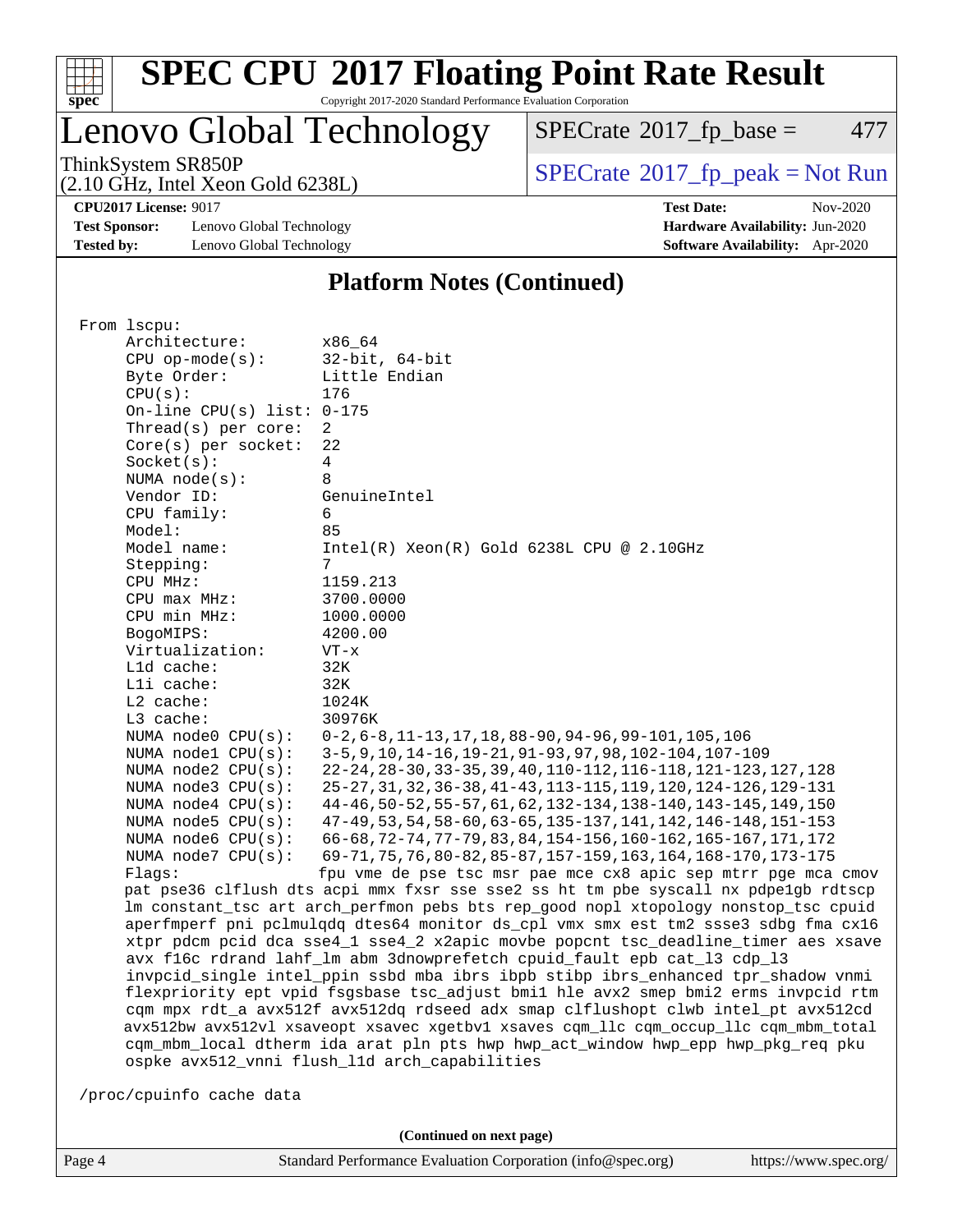

Copyright 2017-2020 Standard Performance Evaluation Corporation

## Lenovo Global Technology

 $SPECTate@2017<sub>fr</sub> base = 477$ 

ThinkSystem SR850P<br>  $SPECTA = Not Run$ <br>  $SPECTA = Not Run$ 

**[Test Sponsor:](http://www.spec.org/auto/cpu2017/Docs/result-fields.html#TestSponsor)** Lenovo Global Technology **[Hardware Availability:](http://www.spec.org/auto/cpu2017/Docs/result-fields.html#HardwareAvailability)** Jun-2020 **[Tested by:](http://www.spec.org/auto/cpu2017/Docs/result-fields.html#Testedby)** Lenovo Global Technology **[Software Availability:](http://www.spec.org/auto/cpu2017/Docs/result-fields.html#SoftwareAvailability)** Apr-2020

(2.10 GHz, Intel Xeon Gold 6238L)

**[CPU2017 License:](http://www.spec.org/auto/cpu2017/Docs/result-fields.html#CPU2017License)** 9017 **[Test Date:](http://www.spec.org/auto/cpu2017/Docs/result-fields.html#TestDate)** Nov-2020

### **[Platform Notes \(Continued\)](http://www.spec.org/auto/cpu2017/Docs/result-fields.html#PlatformNotes)**

cache size : 30976 KB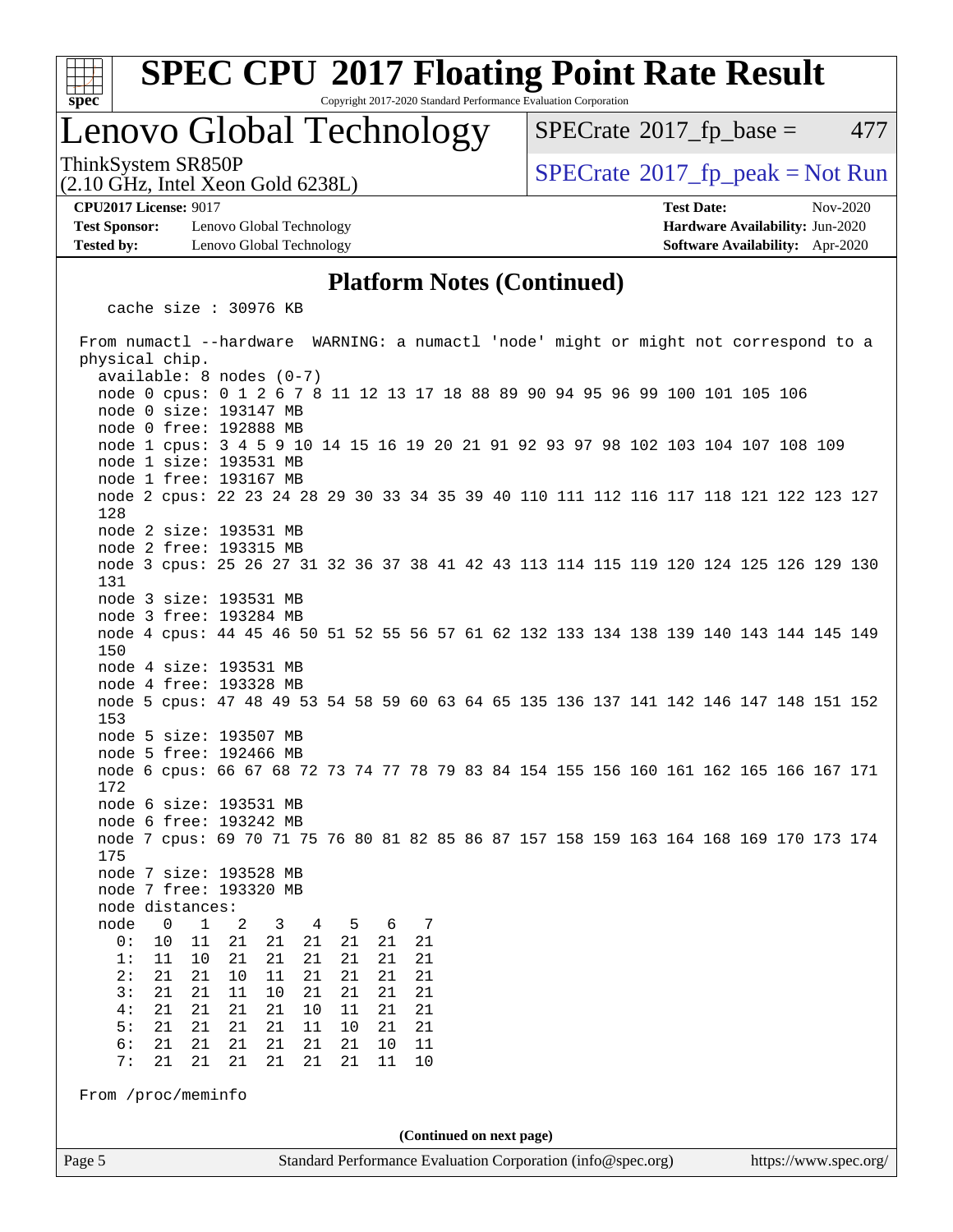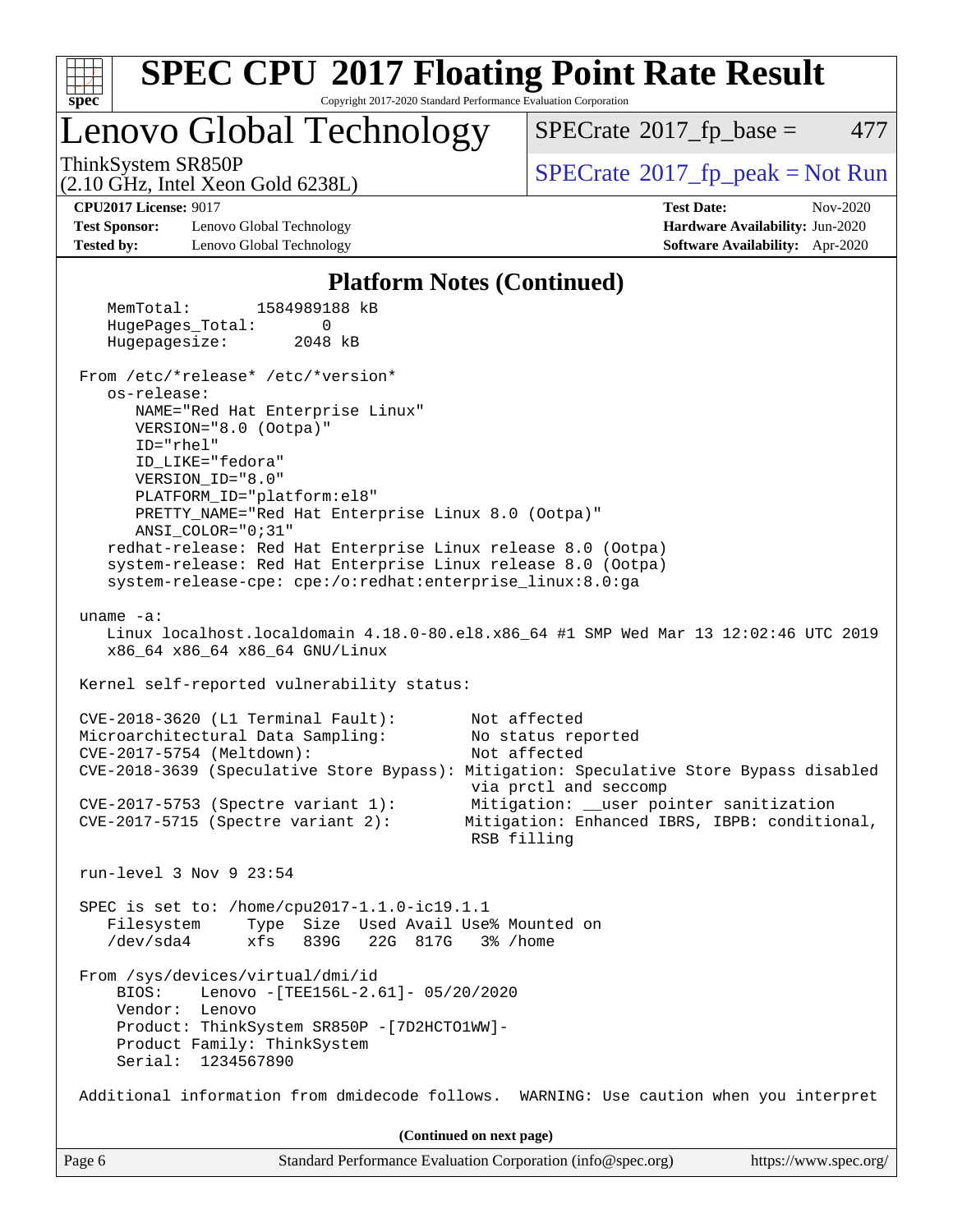

Copyright 2017-2020 Standard Performance Evaluation Corporation

# Lenovo Global Technology

 $SPECTate@2017<sub>fr</sub> base = 477$ 

(2.10 GHz, Intel Xeon Gold 6238L)

ThinkSystem SR850P<br>  $\begin{array}{c}\n\text{SPECTR} \text{Data Total Score} \\
\text{SPECTR} \text{D} \text{C} \text{N} \text{C} \text{N} \text{C} \text{N} \text{C} \text{C} \text{N} \text{C} \text{C} \text{N} \text{C} \text{C} \text{N} \text{C} \text{N} \text{C} \text{N} \text{C} \text{N} \text{C} \text{N} \text{C} \text{N} \text{C} \text{N} \text{C} \text{N} \text{C} \text{N} \text{C} \text{N}$ 

**[Test Sponsor:](http://www.spec.org/auto/cpu2017/Docs/result-fields.html#TestSponsor)** Lenovo Global Technology **[Hardware Availability:](http://www.spec.org/auto/cpu2017/Docs/result-fields.html#HardwareAvailability)** Jun-2020 **[Tested by:](http://www.spec.org/auto/cpu2017/Docs/result-fields.html#Testedby)** Lenovo Global Technology **[Software Availability:](http://www.spec.org/auto/cpu2017/Docs/result-fields.html#SoftwareAvailability)** Apr-2020

**[CPU2017 License:](http://www.spec.org/auto/cpu2017/Docs/result-fields.html#CPU2017License)** 9017 **[Test Date:](http://www.spec.org/auto/cpu2017/Docs/result-fields.html#TestDate)** Nov-2020

### **[Platform Notes \(Continued\)](http://www.spec.org/auto/cpu2017/Docs/result-fields.html#PlatformNotes)**

 this section. The 'dmidecode' program reads system data which is "intended to allow hardware to be accurately determined", but the intent may not be met, as there are frequent changes to hardware, firmware, and the "DMTF SMBIOS" standard. Memory:

48x Samsung M393A4K40CB2-CVF 32 GB 2 rank 2933

(End of data from sysinfo program)

### **[Compiler Version Notes](http://www.spec.org/auto/cpu2017/Docs/result-fields.html#CompilerVersionNotes)**

============================================================================== C  $| 519.1bm_r(base) 538.imagick_r(base) 544.nab_r(base)$ ------------------------------------------------------------------------------ Intel(R) C Compiler for applications running on Intel(R) 64, Version 2021.1 NextGen Build 20200304 Copyright (C) 1985-2020 Intel Corporation. All rights reserved. ------------------------------------------------------------------------------ ==============================================================================  $C++$  | 508.namd\_r(base) 510.parest\_r(base) ------------------------------------------------------------------------------ Intel(R) C++ Compiler for applications running on Intel(R) 64, Version 2021.1 NextGen Build 20200304 Copyright (C) 1985-2020 Intel Corporation. All rights reserved. ------------------------------------------------------------------------------ ==============================================================================  $C++$ , C  $| 511.povray_r(base) 526.blender_r(base)$ ------------------------------------------------------------------------------ Intel(R) C++ Compiler for applications running on Intel(R) 64, Version 2021.1 NextGen Build 20200304 Copyright (C) 1985-2020 Intel Corporation. All rights reserved. Intel(R) C Compiler for applications running on Intel(R) 64, Version 2021.1 NextGen Build 20200304 Copyright (C) 1985-2020 Intel Corporation. All rights reserved. ------------------------------------------------------------------------------ ============================================================================== C++, C, Fortran | 507.cactuBSSN\_r(base) ------------------------------------------------------------------------------ Intel(R) C++ Compiler for applications running on Intel(R) 64, Version 2021.1 NextGen Build 20200304 Copyright (C) 1985-2020 Intel Corporation. All rights reserved. Intel(R) C Compiler for applications running on Intel(R) 64, Version 2021.1 NextGen Build 20200304 Copyright (C) 1985-2020 Intel Corporation. All rights reserved. **(Continued on next page)**

Page 7 Standard Performance Evaluation Corporation [\(info@spec.org\)](mailto:info@spec.org) <https://www.spec.org/>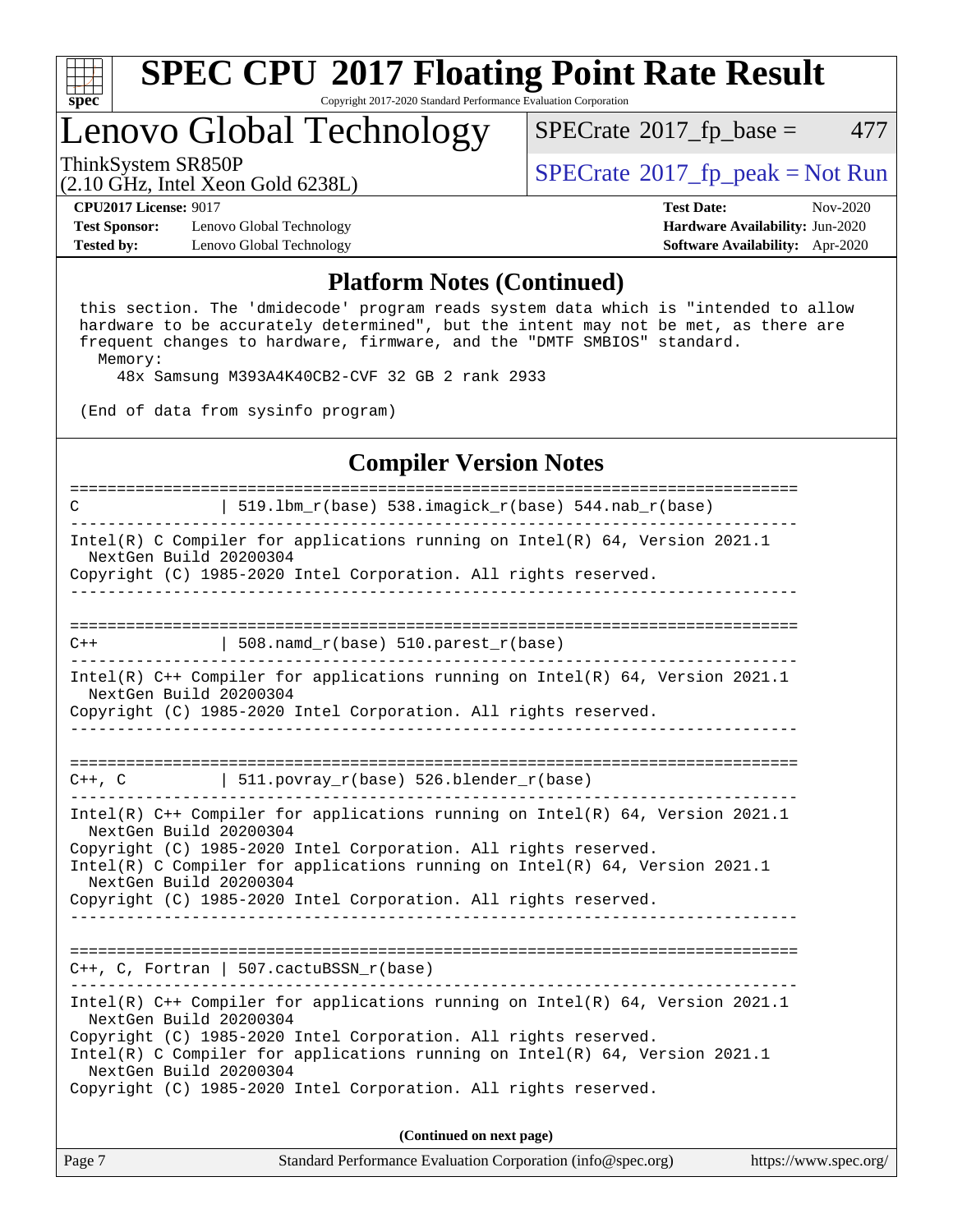

Copyright 2017-2020 Standard Performance Evaluation Corporation

Lenovo Global Technology

 $SPECTate@2017_fp\_base = 477$ 

(2.10 GHz, Intel Xeon Gold 6238L)

 $SPECTate@2017<sub>fr</sub> peak = Not Run$ 

**[Test Sponsor:](http://www.spec.org/auto/cpu2017/Docs/result-fields.html#TestSponsor)** Lenovo Global Technology **[Hardware Availability:](http://www.spec.org/auto/cpu2017/Docs/result-fields.html#HardwareAvailability)** Jun-2020 **[Tested by:](http://www.spec.org/auto/cpu2017/Docs/result-fields.html#Testedby)** Lenovo Global Technology **[Software Availability:](http://www.spec.org/auto/cpu2017/Docs/result-fields.html#SoftwareAvailability)** Apr-2020

**[CPU2017 License:](http://www.spec.org/auto/cpu2017/Docs/result-fields.html#CPU2017License)** 9017 **[Test Date:](http://www.spec.org/auto/cpu2017/Docs/result-fields.html#TestDate)** Nov-2020

## **[Compiler Version Notes \(Continued\)](http://www.spec.org/auto/cpu2017/Docs/result-fields.html#CompilerVersionNotes)**

|                        | Intel(R) Fortran Intel(R) 64 Compiler for applications running on Intel(R)<br>64, Version 19.1.1.217 Build 20200306<br>Copyright (C) 1985-2020 Intel Corporation. All rights reserved.                                                                                                                                                      |
|------------------------|---------------------------------------------------------------------------------------------------------------------------------------------------------------------------------------------------------------------------------------------------------------------------------------------------------------------------------------------|
| Fortran                | 503.bwaves $r(base)$ 549.fotonik3d $r(base)$ 554.roms $r(base)$                                                                                                                                                                                                                                                                             |
|                        | $Intel(R)$ Fortran Intel(R) 64 Compiler for applications running on Intel(R)<br>64, Version 19.1.1.217 Build 20200306<br>Copyright (C) 1985-2020 Intel Corporation. All rights reserved.<br>=========                                                                                                                                       |
|                        | Fortran, $C$   521.wrf_r(base) 527.cam4_r(base)                                                                                                                                                                                                                                                                                             |
| NextGen Build 20200304 | Intel(R) Fortran Intel(R) 64 Compiler for applications running on Intel(R)<br>64, Version 19.1.1.217 Build 20200306<br>Copyright (C) 1985-2020 Intel Corporation. All rights reserved.<br>Intel(R) C Compiler for applications running on Intel(R) $64$ , Version 2021.1<br>Copyright (C) 1985-2020 Intel Corporation. All rights reserved. |

## **[Base Compiler Invocation](http://www.spec.org/auto/cpu2017/Docs/result-fields.html#BaseCompilerInvocation)**

[C benchmarks](http://www.spec.org/auto/cpu2017/Docs/result-fields.html#Cbenchmarks): [icc](http://www.spec.org/cpu2017/results/res2020q4/cpu2017-20201123-24456.flags.html#user_CCbase_intel_icc_66fc1ee009f7361af1fbd72ca7dcefbb700085f36577c54f309893dd4ec40d12360134090235512931783d35fd58c0460139e722d5067c5574d8eaf2b3e37e92)

[C++ benchmarks:](http://www.spec.org/auto/cpu2017/Docs/result-fields.html#CXXbenchmarks) [icpc](http://www.spec.org/cpu2017/results/res2020q4/cpu2017-20201123-24456.flags.html#user_CXXbase_intel_icpc_c510b6838c7f56d33e37e94d029a35b4a7bccf4766a728ee175e80a419847e808290a9b78be685c44ab727ea267ec2f070ec5dc83b407c0218cded6866a35d07)

[Fortran benchmarks](http://www.spec.org/auto/cpu2017/Docs/result-fields.html#Fortranbenchmarks): [ifort](http://www.spec.org/cpu2017/results/res2020q4/cpu2017-20201123-24456.flags.html#user_FCbase_intel_ifort_8111460550e3ca792625aed983ce982f94888b8b503583aa7ba2b8303487b4d8a21a13e7191a45c5fd58ff318f48f9492884d4413fa793fd88dd292cad7027ca)

[Benchmarks using both Fortran and C](http://www.spec.org/auto/cpu2017/Docs/result-fields.html#BenchmarksusingbothFortranandC): [ifort](http://www.spec.org/cpu2017/results/res2020q4/cpu2017-20201123-24456.flags.html#user_CC_FCbase_intel_ifort_8111460550e3ca792625aed983ce982f94888b8b503583aa7ba2b8303487b4d8a21a13e7191a45c5fd58ff318f48f9492884d4413fa793fd88dd292cad7027ca) [icc](http://www.spec.org/cpu2017/results/res2020q4/cpu2017-20201123-24456.flags.html#user_CC_FCbase_intel_icc_66fc1ee009f7361af1fbd72ca7dcefbb700085f36577c54f309893dd4ec40d12360134090235512931783d35fd58c0460139e722d5067c5574d8eaf2b3e37e92)

[Benchmarks using both C and C++](http://www.spec.org/auto/cpu2017/Docs/result-fields.html#BenchmarksusingbothCandCXX): [icpc](http://www.spec.org/cpu2017/results/res2020q4/cpu2017-20201123-24456.flags.html#user_CC_CXXbase_intel_icpc_c510b6838c7f56d33e37e94d029a35b4a7bccf4766a728ee175e80a419847e808290a9b78be685c44ab727ea267ec2f070ec5dc83b407c0218cded6866a35d07) [icc](http://www.spec.org/cpu2017/results/res2020q4/cpu2017-20201123-24456.flags.html#user_CC_CXXbase_intel_icc_66fc1ee009f7361af1fbd72ca7dcefbb700085f36577c54f309893dd4ec40d12360134090235512931783d35fd58c0460139e722d5067c5574d8eaf2b3e37e92)

[Benchmarks using Fortran, C, and C++:](http://www.spec.org/auto/cpu2017/Docs/result-fields.html#BenchmarksusingFortranCandCXX) [icpc](http://www.spec.org/cpu2017/results/res2020q4/cpu2017-20201123-24456.flags.html#user_CC_CXX_FCbase_intel_icpc_c510b6838c7f56d33e37e94d029a35b4a7bccf4766a728ee175e80a419847e808290a9b78be685c44ab727ea267ec2f070ec5dc83b407c0218cded6866a35d07) [icc](http://www.spec.org/cpu2017/results/res2020q4/cpu2017-20201123-24456.flags.html#user_CC_CXX_FCbase_intel_icc_66fc1ee009f7361af1fbd72ca7dcefbb700085f36577c54f309893dd4ec40d12360134090235512931783d35fd58c0460139e722d5067c5574d8eaf2b3e37e92) [ifort](http://www.spec.org/cpu2017/results/res2020q4/cpu2017-20201123-24456.flags.html#user_CC_CXX_FCbase_intel_ifort_8111460550e3ca792625aed983ce982f94888b8b503583aa7ba2b8303487b4d8a21a13e7191a45c5fd58ff318f48f9492884d4413fa793fd88dd292cad7027ca)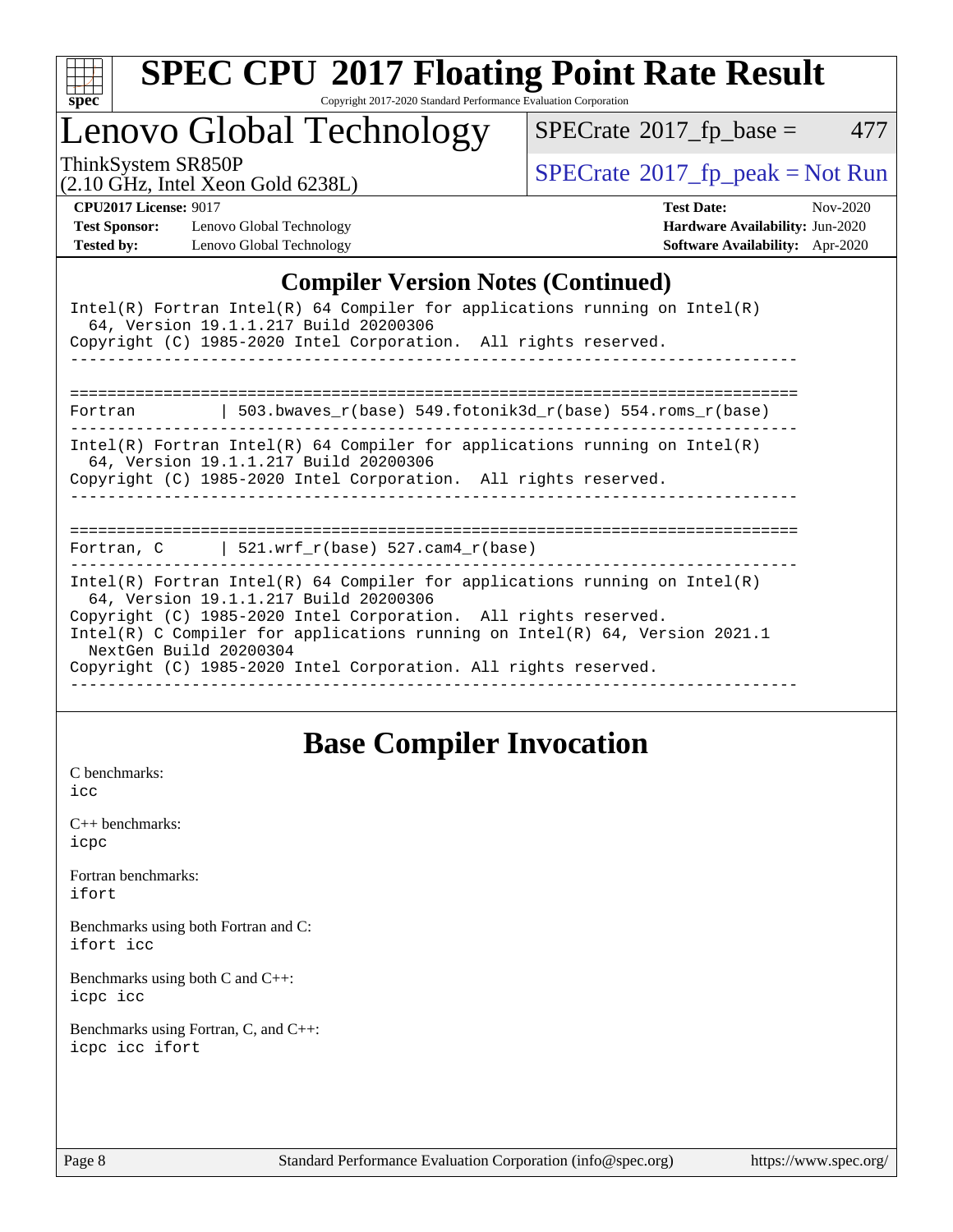

### **[SPEC CPU](http://www.spec.org/auto/cpu2017/Docs/result-fields.html#SPECCPU2017FloatingPointRateResult)[2017 Floating Point Rate Result](http://www.spec.org/auto/cpu2017/Docs/result-fields.html#SPECCPU2017FloatingPointRateResult)** Copyright 2017-2020 Standard Performance Evaluation Corporation

## Lenovo Global Technology

(2.10 GHz, Intel Xeon Gold 6238L)

 $SPECTate@2017<sub>fp</sub> base = 477$ 

ThinkSystem SR850P<br>  $SPECTR_{10}$  [SPECrate](http://www.spec.org/auto/cpu2017/Docs/result-fields.html#SPECrate2017fppeak)®[2017\\_fp\\_peak = N](http://www.spec.org/auto/cpu2017/Docs/result-fields.html#SPECrate2017fppeak)ot Run

**[Test Sponsor:](http://www.spec.org/auto/cpu2017/Docs/result-fields.html#TestSponsor)** Lenovo Global Technology **[Hardware Availability:](http://www.spec.org/auto/cpu2017/Docs/result-fields.html#HardwareAvailability)** Jun-2020 **[Tested by:](http://www.spec.org/auto/cpu2017/Docs/result-fields.html#Testedby)** Lenovo Global Technology **[Software Availability:](http://www.spec.org/auto/cpu2017/Docs/result-fields.html#SoftwareAvailability)** Apr-2020

**[CPU2017 License:](http://www.spec.org/auto/cpu2017/Docs/result-fields.html#CPU2017License)** 9017 **[Test Date:](http://www.spec.org/auto/cpu2017/Docs/result-fields.html#TestDate)** Nov-2020

## **[Base Portability Flags](http://www.spec.org/auto/cpu2017/Docs/result-fields.html#BasePortabilityFlags)**

 503.bwaves\_r: [-DSPEC\\_LP64](http://www.spec.org/cpu2017/results/res2020q4/cpu2017-20201123-24456.flags.html#suite_basePORTABILITY503_bwaves_r_DSPEC_LP64) 507.cactuBSSN\_r: [-DSPEC\\_LP64](http://www.spec.org/cpu2017/results/res2020q4/cpu2017-20201123-24456.flags.html#suite_basePORTABILITY507_cactuBSSN_r_DSPEC_LP64) 508.namd\_r: [-DSPEC\\_LP64](http://www.spec.org/cpu2017/results/res2020q4/cpu2017-20201123-24456.flags.html#suite_basePORTABILITY508_namd_r_DSPEC_LP64) 510.parest\_r: [-DSPEC\\_LP64](http://www.spec.org/cpu2017/results/res2020q4/cpu2017-20201123-24456.flags.html#suite_basePORTABILITY510_parest_r_DSPEC_LP64) 511.povray\_r: [-DSPEC\\_LP64](http://www.spec.org/cpu2017/results/res2020q4/cpu2017-20201123-24456.flags.html#suite_basePORTABILITY511_povray_r_DSPEC_LP64) 519.lbm\_r: [-DSPEC\\_LP64](http://www.spec.org/cpu2017/results/res2020q4/cpu2017-20201123-24456.flags.html#suite_basePORTABILITY519_lbm_r_DSPEC_LP64) 521.wrf\_r: [-DSPEC\\_LP64](http://www.spec.org/cpu2017/results/res2020q4/cpu2017-20201123-24456.flags.html#suite_basePORTABILITY521_wrf_r_DSPEC_LP64) [-DSPEC\\_CASE\\_FLAG](http://www.spec.org/cpu2017/results/res2020q4/cpu2017-20201123-24456.flags.html#b521.wrf_r_baseCPORTABILITY_DSPEC_CASE_FLAG) [-convert big\\_endian](http://www.spec.org/cpu2017/results/res2020q4/cpu2017-20201123-24456.flags.html#user_baseFPORTABILITY521_wrf_r_convert_big_endian_c3194028bc08c63ac5d04de18c48ce6d347e4e562e8892b8bdbdc0214820426deb8554edfa529a3fb25a586e65a3d812c835984020483e7e73212c4d31a38223) 526.blender\_r: [-DSPEC\\_LP64](http://www.spec.org/cpu2017/results/res2020q4/cpu2017-20201123-24456.flags.html#suite_basePORTABILITY526_blender_r_DSPEC_LP64) [-DSPEC\\_LINUX](http://www.spec.org/cpu2017/results/res2020q4/cpu2017-20201123-24456.flags.html#b526.blender_r_baseCPORTABILITY_DSPEC_LINUX) [-funsigned-char](http://www.spec.org/cpu2017/results/res2020q4/cpu2017-20201123-24456.flags.html#user_baseCPORTABILITY526_blender_r_force_uchar_40c60f00ab013830e2dd6774aeded3ff59883ba5a1fc5fc14077f794d777847726e2a5858cbc7672e36e1b067e7e5c1d9a74f7176df07886a243d7cc18edfe67) 527.cam4\_r: [-DSPEC\\_LP64](http://www.spec.org/cpu2017/results/res2020q4/cpu2017-20201123-24456.flags.html#suite_basePORTABILITY527_cam4_r_DSPEC_LP64) [-DSPEC\\_CASE\\_FLAG](http://www.spec.org/cpu2017/results/res2020q4/cpu2017-20201123-24456.flags.html#b527.cam4_r_baseCPORTABILITY_DSPEC_CASE_FLAG) 538.imagick\_r: [-DSPEC\\_LP64](http://www.spec.org/cpu2017/results/res2020q4/cpu2017-20201123-24456.flags.html#suite_basePORTABILITY538_imagick_r_DSPEC_LP64) 544.nab\_r: [-DSPEC\\_LP64](http://www.spec.org/cpu2017/results/res2020q4/cpu2017-20201123-24456.flags.html#suite_basePORTABILITY544_nab_r_DSPEC_LP64) 549.fotonik3d\_r: [-DSPEC\\_LP64](http://www.spec.org/cpu2017/results/res2020q4/cpu2017-20201123-24456.flags.html#suite_basePORTABILITY549_fotonik3d_r_DSPEC_LP64) 554.roms\_r: [-DSPEC\\_LP64](http://www.spec.org/cpu2017/results/res2020q4/cpu2017-20201123-24456.flags.html#suite_basePORTABILITY554_roms_r_DSPEC_LP64)

**[Base Optimization Flags](http://www.spec.org/auto/cpu2017/Docs/result-fields.html#BaseOptimizationFlags)**

[C benchmarks](http://www.spec.org/auto/cpu2017/Docs/result-fields.html#Cbenchmarks):

[-m64](http://www.spec.org/cpu2017/results/res2020q4/cpu2017-20201123-24456.flags.html#user_CCbase_m64-icc) [-qnextgen](http://www.spec.org/cpu2017/results/res2020q4/cpu2017-20201123-24456.flags.html#user_CCbase_f-qnextgen) [-std=c11](http://www.spec.org/cpu2017/results/res2020q4/cpu2017-20201123-24456.flags.html#user_CCbase_std-icc-std_0e1c27790398a4642dfca32ffe6c27b5796f9c2d2676156f2e42c9c44eaad0c049b1cdb667a270c34d979996257aeb8fc440bfb01818dbc9357bd9d174cb8524) [-Wl,-plugin-opt=-x86-branches-within-32B-boundaries](http://www.spec.org/cpu2017/results/res2020q4/cpu2017-20201123-24456.flags.html#user_CCbase_f-x86-branches-within-32B-boundaries_0098b4e4317ae60947b7b728078a624952a08ac37a3c797dfb4ffeb399e0c61a9dd0f2f44ce917e9361fb9076ccb15e7824594512dd315205382d84209e912f3) [-Wl,-z,muldefs](http://www.spec.org/cpu2017/results/res2020q4/cpu2017-20201123-24456.flags.html#user_CCbase_link_force_multiple1_b4cbdb97b34bdee9ceefcfe54f4c8ea74255f0b02a4b23e853cdb0e18eb4525ac79b5a88067c842dd0ee6996c24547a27a4b99331201badda8798ef8a743f577) [-fuse-ld=gold](http://www.spec.org/cpu2017/results/res2020q4/cpu2017-20201123-24456.flags.html#user_CCbase_f-fuse-ld_920b3586e2b8c6e0748b9c84fa9b744736ba725a32cab14ad8f3d4ad28eecb2f59d1144823d2e17006539a88734fe1fc08fc3035f7676166309105a78aaabc32) [-xCORE-AVX512](http://www.spec.org/cpu2017/results/res2020q4/cpu2017-20201123-24456.flags.html#user_CCbase_f-xCORE-AVX512) [-Ofast](http://www.spec.org/cpu2017/results/res2020q4/cpu2017-20201123-24456.flags.html#user_CCbase_f-Ofast) [-ffast-math](http://www.spec.org/cpu2017/results/res2020q4/cpu2017-20201123-24456.flags.html#user_CCbase_f-ffast-math) [-flto](http://www.spec.org/cpu2017/results/res2020q4/cpu2017-20201123-24456.flags.html#user_CCbase_f-flto) [-mfpmath=sse](http://www.spec.org/cpu2017/results/res2020q4/cpu2017-20201123-24456.flags.html#user_CCbase_f-mfpmath_70eb8fac26bde974f8ab713bc9086c5621c0b8d2f6c86f38af0bd7062540daf19db5f3a066d8c6684be05d84c9b6322eb3b5be6619d967835195b93d6c02afa1) [-funroll-loops](http://www.spec.org/cpu2017/results/res2020q4/cpu2017-20201123-24456.flags.html#user_CCbase_f-funroll-loops) [-qopt-mem-layout-trans=4](http://www.spec.org/cpu2017/results/res2020q4/cpu2017-20201123-24456.flags.html#user_CCbase_f-qopt-mem-layout-trans_fa39e755916c150a61361b7846f310bcdf6f04e385ef281cadf3647acec3f0ae266d1a1d22d972a7087a248fd4e6ca390a3634700869573d231a252c784941a8) [-L/usr/local/jemalloc64-5.0.1/lib](http://www.spec.org/cpu2017/results/res2020q4/cpu2017-20201123-24456.flags.html#user_CCbase_jemalloc_link_path64_1_cc289568b1a6c0fd3b62c91b824c27fcb5af5e8098e6ad028160d21144ef1b8aef3170d2acf0bee98a8da324cfe4f67d0a3d0c4cc4673d993d694dc2a0df248b) [-ljemalloc](http://www.spec.org/cpu2017/results/res2020q4/cpu2017-20201123-24456.flags.html#user_CCbase_jemalloc_link_lib_d1249b907c500fa1c0672f44f562e3d0f79738ae9e3c4a9c376d49f265a04b9c99b167ecedbf6711b3085be911c67ff61f150a17b3472be731631ba4d0471706)

[C++ benchmarks:](http://www.spec.org/auto/cpu2017/Docs/result-fields.html#CXXbenchmarks)

```
-m64 -qnextgen -Wl,-plugin-opt=-x86-branches-within-32B-boundaries
-Wl,-z,muldefs -fuse-ld=gold -xCORE-AVX512 -Ofast -ffast-math -flto
-mfpmath=sse -funroll-loops -qopt-mem-layout-trans=4
-L/usr/local/jemalloc64-5.0.1/lib -ljemalloc
```
[Fortran benchmarks](http://www.spec.org/auto/cpu2017/Docs/result-fields.html#Fortranbenchmarks):

```
-m64 -Wl,-plugin-opt=-x86-branches-within-32B-boundaries -Wl,-z,muldefs
-fuse-ld=gold -xCORE-AVX512 -O3 -ipo -no-prec-div -qopt-prefetch
-ffinite-math-only -qopt-multiple-gather-scatter-by-shuffles
-qopt-mem-layout-trans=4 -nostandard-realloc-lhs -align array32byte
-auto -mbranches-within-32B-boundaries
-L/usr/local/jemalloc64-5.0.1/lib -ljemalloc
```
[Benchmarks using both Fortran and C](http://www.spec.org/auto/cpu2017/Docs/result-fields.html#BenchmarksusingbothFortranandC):

```
-m64 -qnextgen -std=c11
-Wl,-plugin-opt=-x86-branches-within-32B-boundaries -Wl,-z,muldefs
-fuse-ld=gold -xCORE-AVX512 -Ofast -ffast-math -flto -mfpmath=sse
-funroll-loops -qopt-mem-layout-trans=4 -O3 -ipo -no-prec-div
-qopt-prefetch -ffinite-math-only
-qopt-multiple-gather-scatter-by-shuffles -nostandard-realloc-lhs
```
Page 9 Standard Performance Evaluation Corporation [\(info@spec.org\)](mailto:info@spec.org) <https://www.spec.org/> **(Continued on next page)**